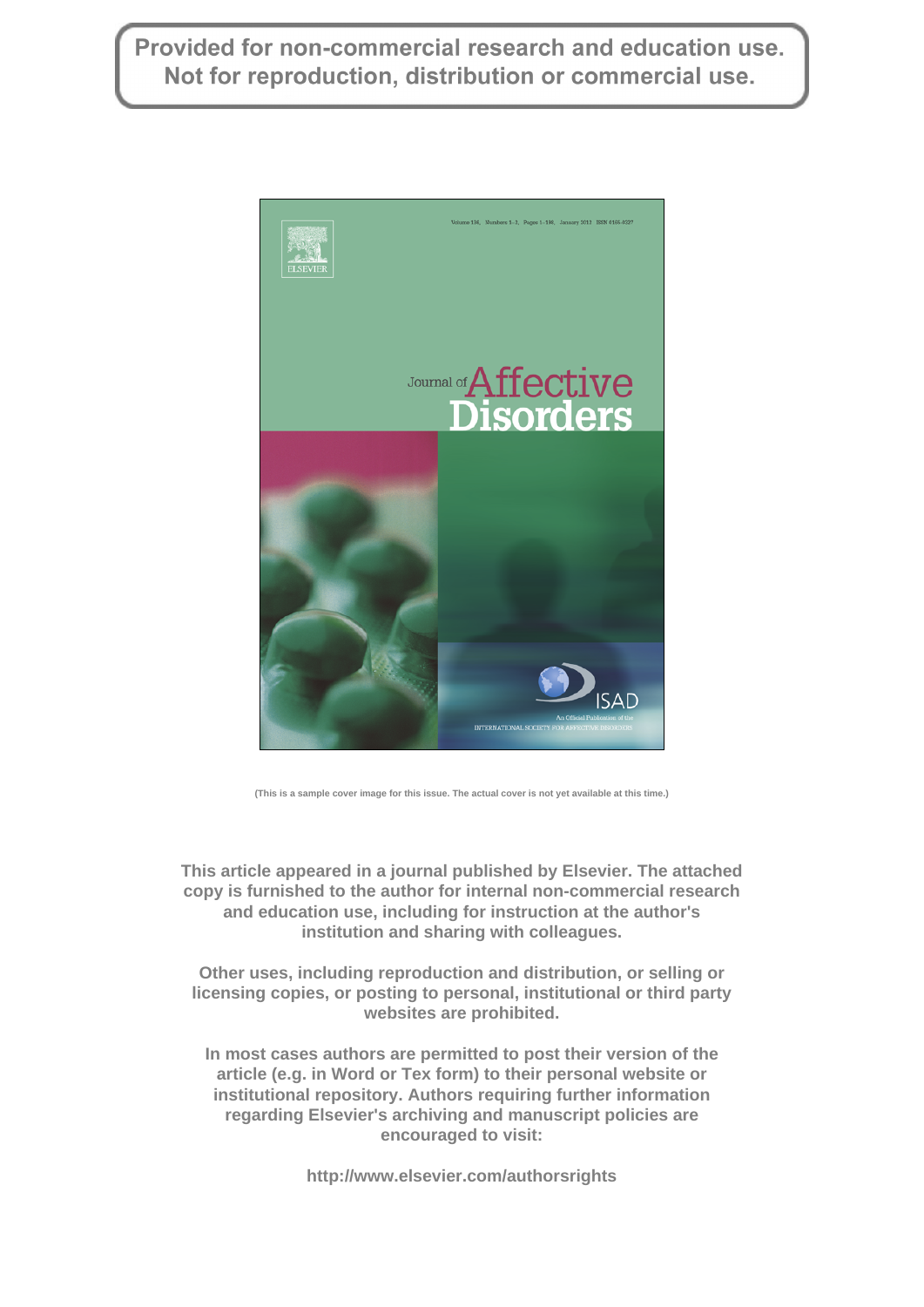# **Author's Personal Copy**

[Journal of Affective Disorders 203 \(2016\) 55](http://dx.doi.org/10.1016/j.jad.2016.05.074)–61



Contents lists available at [ScienceDirect](www.sciencedirect.com/science/journal/01650327)

# Journal of Affective Disorders



journal homepage: <www.elsevier.com/locate/jad>

Research paper

# The effects of desvenlafaxine on neurocognitive and work functioning in employed outpatients with major depressive disorder



Raymond W. Lam<sup>a,\*</sup>, Grant L. Iverson <sup>b,a</sup>, Vanessa C. Evans <sup>a</sup>, Lakshmi N. Yatham <sup>a</sup>, Kurtis Stewart<sup>a</sup>, Edwin M. Tam<sup>a</sup>, Auby Axler<sup>a</sup>, Cindy Woo<sup>a</sup>

<sup>a</sup> Department of Psychiatry, University of British Columbia, Mood Disorders Centre of Excellence, Djavad Mowafaghian Centre for Brain Health, Canada **b** Department of Physical Medicine and Rehabilitation, Harvard Medical School, Red Sox Foundation, Massachusetts General Hospital Home Base Program, United States

# article info

Article history: Received 28 January 2016 Received in revised form 29 May 2016 Accepted 30 May 2016 Available online 31 May 2016

Keywords: Depressive disorders Cognition Functioning Disability Occupational functioning

### **ABSTRACT**

Background: Major depressive disorder (MDD) is associated with staggering personal and economic costs, a major proportion of which stem from impaired psychosocial and occupational functioning. Few studies have examined the impact of depression-related cognitive dysfunction on work functioning. We examined the association between neurocognitive and work functioning in employed patients with MDD.

Methods: Employed adult outpatients (n=36) with MDD of at least moderate severity ( $\geq$ 23 on the Montgomery Asberg Depression Rating Scale, MADRS) and subjective cognitive complaints completed neurocognitive tests (CNS Vital Signs computerized battery) and validated self-reports of their work functioning (LEAPS, HPQ) before and after 8 weeks of open-label treatment with flexibly-dosed desvenlafaxine 50–100 mg/day. Relationships between neurocognitive tests and functional measures were examined using bivariate correlational and multiple regression analyses, as appropriate. An ANCOVA model examined whether significant change in neurocognitive performance, defined as improvement of  $\geq$  1 SD in the Neurocognition Index (NCI) from baseline to post-treatment, was associated with improved outcomes.

Results: Patients showed significant improvements in depressive symptom, neurocognitive, and work functioning measures following treatment with desvenlafaxine (e.g., MADRS response =  $77\%$  and MADRS remission=49%). There were no significant correlations between changes in NCI or cognitive domain subscales and changes in MADRS, LEAPS, or HPQ scores. However, patients demonstrating significant improvement in NCI scores  $(n=11, 29%)$  had significantly greater improvement in clinical and work functioning outcomes compared to those without NCI improvement.

Limitations: The limitations of this study include small sample size, lack of a placebo control group, and lack of a healthy comparison group. Our sample also had more years of education and higher premorbid intelligence than the general population.

Conclusions: There were no significant correlations between changes in neurocognitive and work functioning measures in this study. However, meaningful improvement in neurocognitive functioning with desvenlafaxine was associated with greater improvement in both mood and occupational outcomes. This suggests that addressing cognitive dysfunction may improve clinical and occupational outcomes in employed patients with MDD. However, the relationship between neurocognitive and work functioning in MDD is complex and requires further study.

 $\circ$  2016 Published by Elsevier B.V.

## 1. Introduction

Major Depressive Disorder (MDD) is currently one of the most

common medical conditions worldwide ([World Health Organiza](#page-7-0)[tion, 2008\)](#page-7-0). People with MDD experience great personal distress, as well as significant impairments in their daily and occupational functioning [\(Kessler et al., 2006](#page-6-0)). With onset characteristically in late adolescence and early adulthood, MDD also disproportionately affects young and middle-aged adults in the prime of their working years, and is a leading cause of long-term

<sup>n</sup> Correspondence to: Department of Psychiatry, University of BC, 2255 Wesbrook Mall, Vancouver, BC, Canada V6T 2A1. E-mail address: [r.lam@ubc.ca](mailto:r.lam@ubc.ca) (R.W. Lam).

<http://dx.doi.org/10.1016/j.jad.2016.05.074> 0165-0327/© 2016 Published by Elsevier B.V.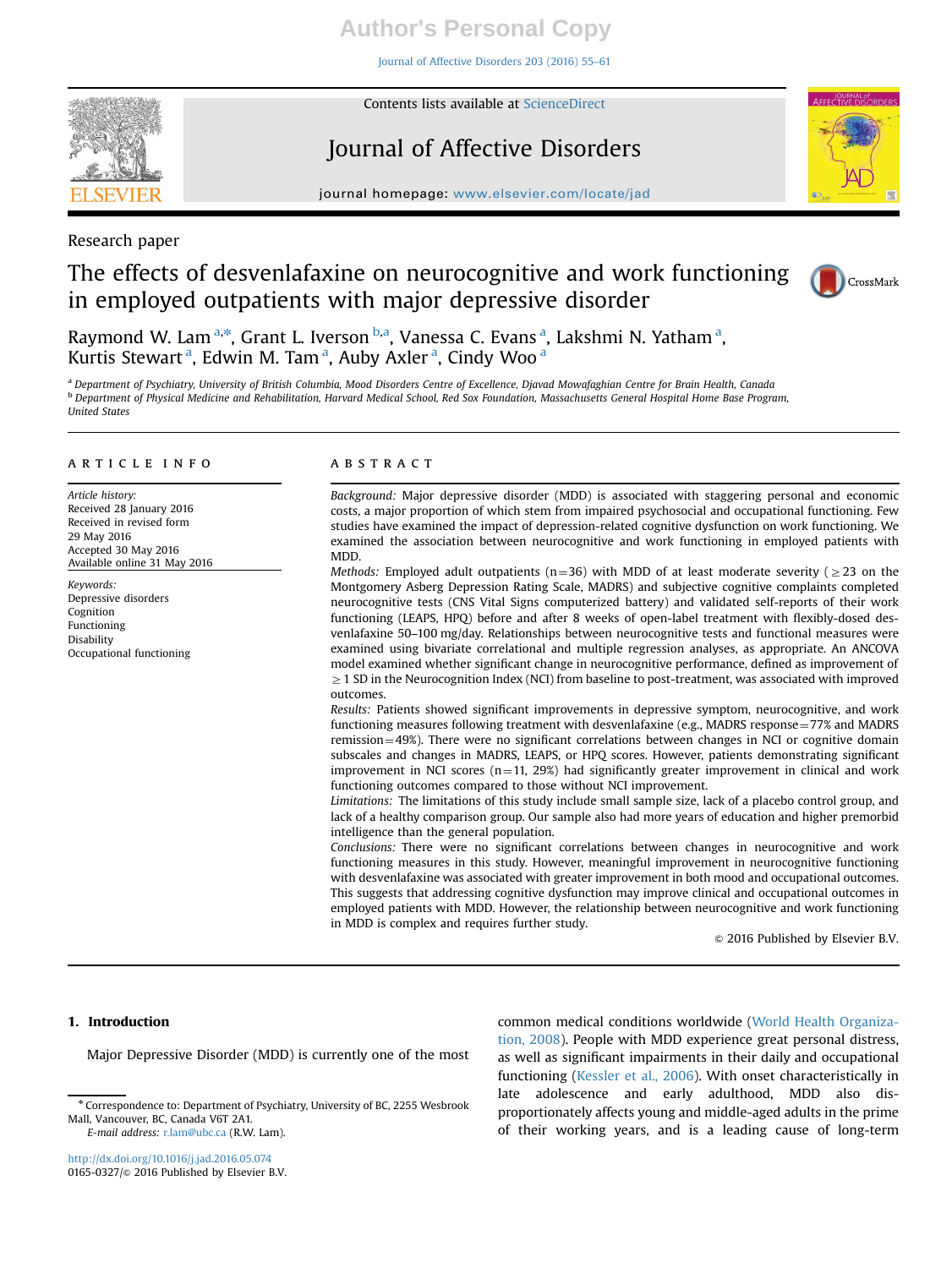disability and unemployment in this age group ([World Health](#page-7-0) [Organization, 2008](#page-7-0); [Ferrari et al., 2013\)](#page-6-0).

Despite this large burden of disability, many people with MDD maintain gainful employment, though they may experience underemployment ([Dooley et al., 2000\)](#page-6-0), miss more hours and days of work (absenteeism) [\(Alonso et al., 2004\)](#page-6-0), and have difficulty performing to their usual ability (also known as "presenteeism") ([Gilmour and Patten, 2007\)](#page-6-0), as compared to their non-depressed peers ([Adler et al., 2006;](#page-6-0) [Valenstein et al., 2001](#page-7-0)). Depression-related presenteeism in the United States contributes to an estimated 200 million lost workdays annually, costing employers between \$17 and \$44 billion ([Stewart et al., 2003](#page-7-0)). Moreover, impairment in work functioning is a primary concern for patients with MDD; in fact, patients rate functional recovery as a more important treatment outcome than remission of depressive symptoms ([Zimmerman et al., 2006](#page-7-0)).

Cognition is likely a major determinant of work functioning. It is now well recognized that MDD is associated with significant cognitive dysfunction, which in turn can impact functional impairment ([Greer and Hatt, 2016;](#page-6-0) [Lam et al., 2014](#page-6-0), [2015\)](#page-6-0). A large body of research confirms that patients with MDD perform worse on neuropsychological tests compared to healthy comparison subjects, including information processing speed [\(Tsourtos et al.,](#page-7-0) [2002\)](#page-7-0), sustained and selective attention ([Landrø et al., 2001;](#page-6-0) [Porter et al., 2003\)](#page-6-0), different aspects of learning and memory ([Porter et al., 2003;](#page-6-0) [Preiss et al., 2009](#page-6-0)), and executive function ([Gohier et al., 2009;](#page-6-0) [Henry and Crawford, 2005\)](#page-6-0). However, there has been limited study of the relationships between cognitive and psychosocial functioning in MDD. A systematic review identified some studies showing significant correlations between neuropsychological tests and functional outcomes, but others did not find significant associations ([Evans et al., 2014\)](#page-6-0).

Problems in cognitive domains, including attention, memory, psychomotor speed, and executive functioning, would be expected to have a significant impact on work functioning ([Greer and Hatt,](#page-6-0) [2016;](#page-6-0) [Lam et al., 2015;](#page-6-0) [McIntyre et al., 2015](#page-6-0)), but systematic reviews have found that the relationships between cognitive dysfunction and work functioning have not been well-studied ([Evans](#page-6-0) [et al., 2013](#page-6-0)). In particular, there are few studies of the effects of antidepressants on neurocognition ([McIntyre et al., 2015\)](#page-6-0) and no studies examining the relationship with functional outcomes, such as work functioning.

Desvenlafaxine is a serotonin and noradrenaline reuptake inhibitor (SNRI) that has established efficacy in the treatment of MDD [\(Liebowitz et al., 2008\)](#page-6-0). Desvenlafaxine also has shown efficacy in improving symptom and functional outcomes in employed patients with MDD ([Dunlop et al., 2011](#page-6-0); [Soares et al., 2009\)](#page-6-0). We aimed to examine the relationship of neurocognitive dysfunction on work functioning in patients with MDD before and after treatment with flexibly-dosed desvenlafaxine 50–100 mg/ day.

## 2. Methods

# 2.1. Participants

Participants were outpatients recruited through the Mood Disorders Center, a specialized psychiatric clinic in Vancouver, Canada. Inclusion criteria for the study were: (1) age 19–55 years, (2) Diagnostic and Statistical Manual of Mental Disorders-Fourth Edition-Text Revision (DSM-IV-TR) major depressive episode, (3) current paid employment with a minimum of 15 work hours per week, (4) score  $\geq$  23 on the Montgomery-Asberg Depression Rating Scale (MADRS) ([Montgomery and Asberg, 1979](#page-6-0)), indicating at least moderate severity, and (5) score  $\geq 6$  on the British Columbia Cognitive Complaints Inventory (BC-CCI) ([Iverson and](#page-6-0) [Lam, 2013](#page-6-0)), indicating the presence of subjective cognitive complaints. Exclusion criteria included lifetime diagnosis of bipolar disorder or other significant primary psychiatric diagnoses, active alcohol or substance abuse or dependence in the past year, history of significant head trauma, unstable medical comorbidity, treatment-resistant depression (defined as 2 or more failed adequate trials of medication treatment in the current episode), previous lifetime use of desvenlafaxine or electroconvulsive therapy, and use of other concurrent treatments for depression.

### 2.2. Procedures

Participant recruitment began March 2012 and concluded December 2014. Patients were assessed by a board-certified psychiatrist, which included the Mini International Neuropsychiatric Interview (MINI) ([Sheehan et al., 1998\)](#page-6-0), to confirm the diagnosis. After providing written informed consent, eligible patients attended a baseline visit to complete symptom assessments and self-report scales of work functioning as well as a computerized battery of neurocognitive tests. These assessments were then repeated after 8 weeks of standard treatment with flexibly-dosed desvenlafaxine, 50–100 mg/day. Participants received standard care and were followed in the clinic every 2 weeks or as necessary to monitor adverse effects and to adjust dosing. The University of British Columbia Clinical Research Ethics Board approved all study activities, which were conducted in accordance with the International Conference on Harmonization's standards for Good Clinical Practice.

#### 2.3. Measures

#### 2.3.1. Clinical assessments

Symptom severity and change were evaluated using the clinician-rated MADRS and the Clinical Global Impression Severity (CGI-S) and Improvement (CGI-I) scales [\(Guy, 1976](#page-6-0)). Response was defined as  $\geq$  50% reduction in MADRS score from baseline to posttreatment, while remission was defined as a MADRS score  $\leq$  10 at post-treatment. Participants also completed the Quick Inventory of Depressive Symptomatology, Self-Rated (QIDS-SR, [Rush et al.,](#page-6-0) [2003\)](#page-6-0).

Work functioning was assessed with The Lam Employment Absence and Productivity Scale (LEAPS) ([Lam et al., 2009](#page-6-0)) and the World Health Organization Health and Work Performance Questionnaire (HPQ) [\(Kessler et al., 2003](#page-6-0)). The LEAPS is a validated selfreport questionnaire developed to assess work functioning and productivity in patients with MDD and has demonstrated sensitivity to change in clinical trials [\(Lam et al., 2014](#page-6-0)). The 7 items are rated on a 5-point scale of frequency ( $0$ =none of the time, 0%, to  $4 =$ all of the time, 100%) and LEAPS total scores range from 0 (no impairment) to 28 (extreme impairment). The HPQ is a comprehensive self-rated questionnaire that assesses illness-related work absence and productivity loss. It is one of the few self-rated work functioning scales that is validated against objective measures of work performance in a number of occupations ([Kessler et al.,](#page-6-0) [2004](#page-6-0); [Wang et al., 2007](#page-7-0)) The HPQ Overall Work Performance item is rated 0–10, with higher scores indicating better work performance.

Global functioning was also assessed with the Sheehan Disability Scale (SDS) ([Leon et al., 1997\)](#page-6-0), a 3-item self-report scale querying overall impairment in work, social, and family domains. The SDS total score ranges from 0 (no impairment) to 30 (extreme impairment).

#### 2.3.2. Neurocognitive assessments

Neurocognitive functioning was evaluated with Central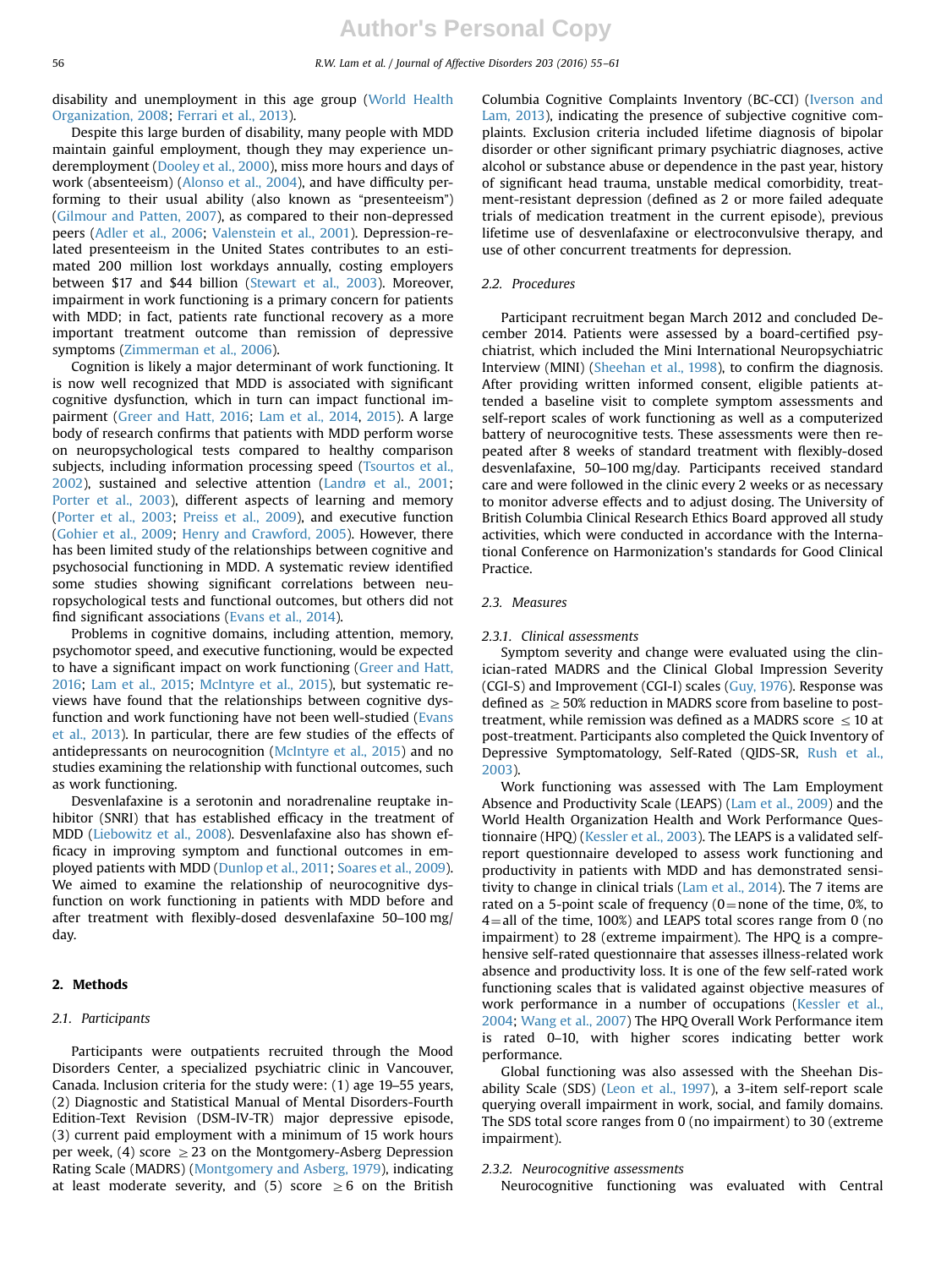R.W. Lam et al. / Journal of Affective Disorders 203 (2016) 55–61 57

Nervous System Vital Signs (CNS VS) ([Gualtieri and Johnson,](#page-6-0) [2006\)](#page-6-0). This computerized battery contains 7 neuropsychological tests, including tests of immediate and delayed verbal and visual memory, Finger Tapping Test, Symbol-Digit Coding Test, Stroop Task, Shifting Attention Test, and a Continuous Performance Test. These tests contribute to 7 cognitive domain scores used in this study: Composite Memory, Psychomotor Speed, Reaction Time, Complex Attention, Cognitive Flexibility, Processing Speed, and Executive Function. A measure of global cognition, the Neurocognition Index (NCI), is calculated as an average of the Composite Memory, Psychomotor Speed, Reaction Time, Cognitive Flexibility, and Complex Attention domain scores. Raw scores are automatically transformed into standard and percentile scores based on an age- and gender-matched normative sample, in which domain scores have a mean of 100 and standard deviation of 15. The NCI and domain scores have been shown to identify neurocognitive impairment in patients with depression ([Iverson et al., 2009a\)](#page-6-0) and bipolar disorder [\(Iverson et al., 2009b](#page-6-0)).

Patients' subjective cognitive functioning was assessed using the British Columbia Cognitive Complaints Inventory (BC-CCI), a validated 6-item self-report scale measuring perceived difficulties with concentration, memory, trouble expressing thoughts, word finding, slow thinking, and problem solving [\(Iverson and Lam,](#page-6-0) [2013\)](#page-6-0).

Intelligence has been shown to account for a significant proportion of the variability on measures of cognitive functioning ([Schretlen et al., 2008\)](#page-6-0). The Advanced Clinical Solutions Test of Premorbid Functioning (ACS-TOPF) [\(Pearson, 2009](#page-6-0)) was used to estimate the full-scale intelligence quotient (FSIQ) of participants (using the reading score combined with simple demographics).

## 2.4. Statistical analyses

Changes in outcome scores from baseline to post-treatment were analyzed using two-tailed, paired-samples t-tests. Effect sizes were calculated using Cohen's d ([Cohen, 1988\)](#page-6-0). The relationships between neurocognitive tests and functional measures were initially examined using bivariate correlational analyses, with subsequent multiple regression analyses as appropriate. We used an ANCOVA model including covariates of age, sex, FSIQ and depression improvement (CGI-I scores) to examine whether significant change in neurocognitive performance, defined as improvement of  $\geq 1$  SD in NCI from baseline to post-treatment, was associated with work functioning outcomes. The ANCOVA model did not violate Levene's test of equality of error variances. We chose the definition of  $\geq$  1 SD in NCI because it represents cognitive improvement that likely exceeds any practice effects. All analyses were conducted with SPSS v.12 [\(SPSS Inc., 2003\)](#page-7-0).

## 3. Results

#### 3.1. Demographics and clinical characteristics

Of 55 individuals who were screened and eligible for the study, 40 enrolled and completed baseline assessment. Table 1 shows demographic and clinical characteristics of the sample. The mean estimated FSIQ score was significantly higher than the general population mean of 100 (single sample t-test, two-tailed,  $t(35)$ = 8.14,  $p < 0.001$ ). There were no significant differences between men and women on any of the demographic or clinical variables.

Most patients ( $n=32$ , 78%) had experienced previous depressive episodes while fewer ( $n=8$ , 22%) were experiencing their first episode. The most frequent psychiatric comorbidities secondary to the diagnosis of MDD were Dysthymia/Persistent Depressive Disorder (n=9), Generalized Anxiety Disorder (n=7), and Social

#### Table 1

Demographic and clinical characteristics of patients at baseline,  $n=40$ .

| Women:Men, %                                           | 55:45       |
|--------------------------------------------------------|-------------|
| Age (SD), years                                        | 39.0 (10.8) |
| Single Episode: Recurrent, %                           | 22:78       |
| Patients with comorbidities. %                         | 58          |
| Estimated FSIQ, mean (SD)                              | 109.1(6.7)  |
| Education level, mean (SD) years                       | 15.7(2.1)   |
| Hours scheduled to work in the past 2 weeks, mean (SD) | 66.1 (22.1) |
|                                                        |             |

SD, standard deviation; FSIQ, full scale intelligence quotient.

## Anxiety Disorder  $(n=4)$ .

3.2. Clinical and functional assessments at baseline and posttreatment

[Table 2](#page-4-0) shows the clinical and functional assessments at baseline and post-treatment. At baseline, patients had moderate severity of depression and moderate impairments in work functioning. A total of 36 patients completed the 8-weeks of treatment with a mean (SD) desvenlafaxine dose of 74.3 (24.6) mg (50 mg: 18 patients; 100 mg: 17 patients; 50 mg alternating with 100 mg: 1 patient). Three patients (7.5%) discontinued treatment because of adverse events (insomnia; nausea; nausea, diarrhea, and headache) and one (2.5%) was lost to follow up.

At the post-treatment evaluation, all the depressive symptom and functional outcomes had significantly improved. There were large and clinically significant improvements in symptom ratings  $(d's = 1.81-2.99)$  and work functioning  $(d's = 0.89-1.35)$ . Clinical response and remission rates were high, with 28 (78%) patients achieving MADRS-defined response and 17 (47%) achieving remission.

#### 3.3. Neurocognitive assessments at baseline and post-treatment

[Table 2](#page-4-0) shows the neurocognitive performance at baseline and post-treatment. At baseline, patients had scores significantly below age- and sex-matched normative scores on the NCI (singlesample t-test, two tailed,  $t(36) = -2.4$ ,  $p=0.02$ ) and the Complex Attention domain  $(t(34) = -2.7, p=0.01)$ . There was also a nonsignificant trend towards lower scores on Cognitive Flexibility (t  $(36) = -1.9, p=0.057$ ).

At post-treatment, there was significant improvement in the NCI (paired-samples *t*-test,  $t(36)=3.2$ ,  $p=0.003$ ,  $d=0.43$ ) and significant improvement in all the cognitive domains with medium effect sizes, except Composite Memory  $(t(34) = -0.7, ns)$  and Reaction Time  $(t(35)=1.8, ns)$ . Most patients showed improvement in NCI, but 2 patients (5.4%) showed worsening of NCI  $\geq$  1 SD.

Before treatment, all patients had some degree of perceived cognitive impairment, as measured by the BC-CCI. There was a significant improvement in perceived cognitive functioning following treatment  $(t(35)=6.03, p<0.001, d=1.09)$ .

## 3.4. Relationships between functional and neurocognitive assessments

There were no significant correlations between the work functioning scales (LEAPS total score and HPQ-Overall) and the NCI, or the individual cognitive domains, either at baseline or at post-treatment. There also were no significant correlations in the change scores from baseline to post-treatment between the work functioning scales and the NCI or cognitive domains. There were significant correlations between the change in SDS total score and changes in the NCI ( $r = -0.36$ ,  $p = 0.029$ ), Cognitive Flexibility domain  $(r = -0.35, p = 0.036)$ , and Complex Attention domain  $(r = -0.40, p = 0.021)$ . However, in the multiple regression model,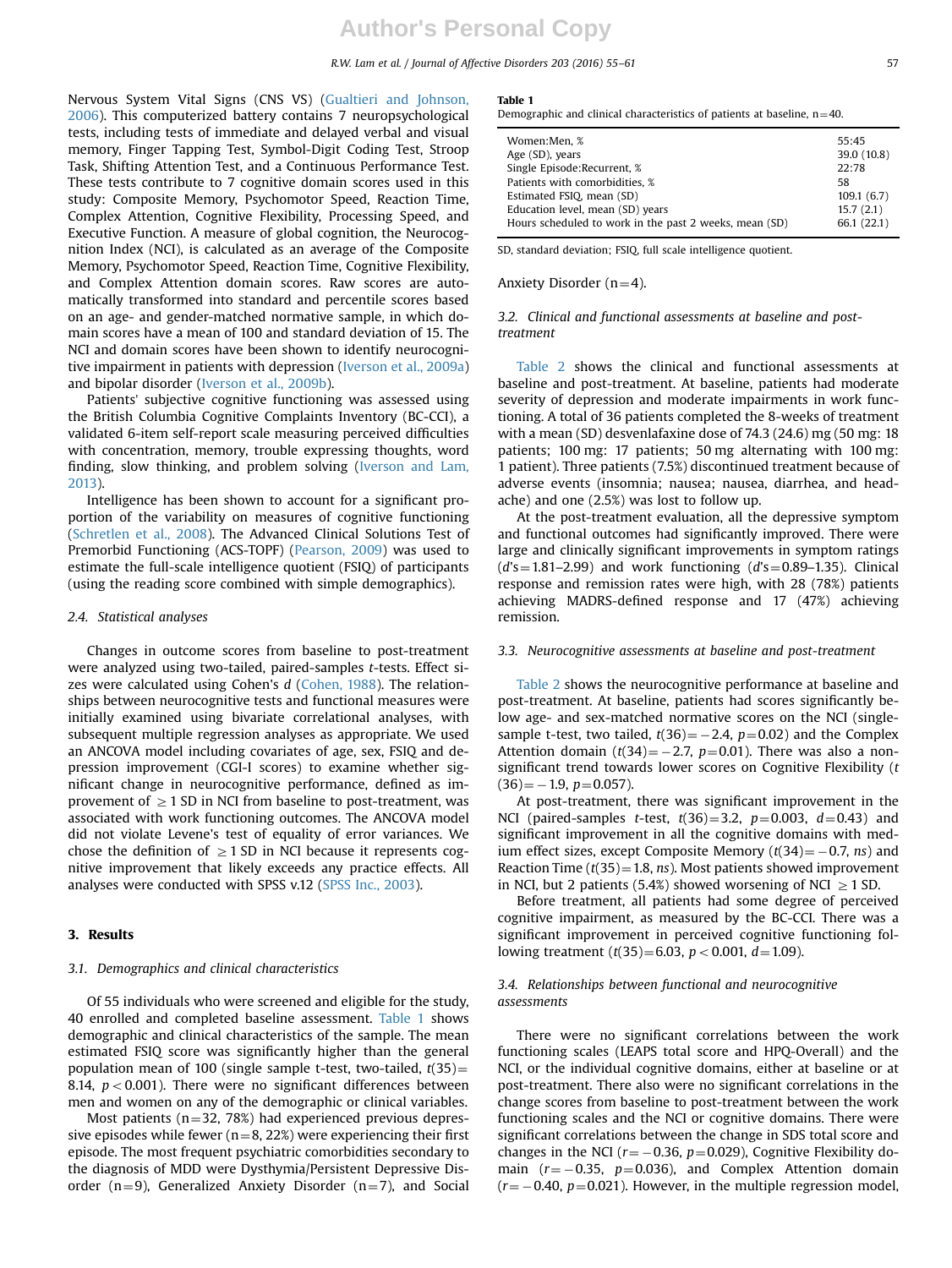## <span id="page-4-0"></span>58 R.W. Lam et al. / Journal of Affective Disorders 203 (2016) 55–61

#### Table 2

Assessments at baseline and post-treatment.

|                                                     | Baseline $(n=40)$ | Post-treatment $(n=36)$ | Paired samples t-test, pre-post treatment | Cohen's d |  |
|-----------------------------------------------------|-------------------|-------------------------|-------------------------------------------|-----------|--|
| Clinical assessments mean score (SD)                |                   |                         |                                           |           |  |
| <b>MADRS</b>                                        | 28.5(4.0)         | 10.9(8.0)               | $t(35) = 12.4$ , $p < 0.001$              | 2.99      |  |
| <b>OIDS-SR</b>                                      | 16.2(3.6)         | 8.4(5.1)                | $t(35) = 7.8$ , $p < 0.001$               | 1.81      |  |
| <b>CGI severity</b>                                 | 4.3(0.6)          | 2.3(1.1)                | $t(35)=9.9, p < 0.001$                    | 2.39      |  |
| <b>LEAPS total</b>                                  | 15.7(5.4)         | 7.6(6.7)                | $t(34)=7.0$ , $p < 0.001$                 | 1.35      |  |
| <b>HPO-overall</b>                                  | 5.5(1.9)          | 7.1(1.7)                | $t(34) = -5.3$ , $p < 0.001$              | 0.89      |  |
| <b>SDS</b> total                                    | 21.1(5.0)         | 11.6(8.3)               | $t(35)=6.1, p<0.001$                      | 1.45      |  |
| Neurocognitive assessments mean standard score (SD) |                   |                         |                                           |           |  |
| <b>Neurocognition index</b>                         | 95.6 (11.2)       | 100.3(10.8)             | $t(35)=3.2$ , $p=0.003$                   | 0.43      |  |
| <b>Composite memory</b>                             | 98.7 (14.8)       | 97.1 (19.0)             | $t(34) = -0.7$ , p=0.47                   | 0.10      |  |
| <b>Processing speed</b>                             | 98.9 (15.8)       | 107.2 (13.3)            | $t(35)=4.3, p < 0.001$                    | 0.57      |  |
| <b>Executive function</b>                           | 96.2 (16.9)       | 104.8 (12.6)            | $t(35)=3.8, p=0.001$                      | 0.58      |  |
| <b>Reaction time</b>                                | 96.9(15.2)        | 100.6(15.8)             | $t(35)=1.8$ , $p=0.074$                   | 0.24      |  |
| <b>Psychomotor speed</b>                            | 96.7 (16.5)       | 102.8(13.6)             | $t(35)=2.9, p=0.006$                      | 0.40      |  |
| <b>Complex attention</b>                            | 91.8(18.2)        | 100.0(13.5)             | $t(33)=2.7, p=0.011$                      | 0.51      |  |
| <b>Cognitive flexibility</b>                        | 94.2 (17.5)       | 103.5(13.2)             | $t(35)=4.0, p < 0.001$                    | 0.60      |  |

SD, standard deviation; MADRS, Montgomery Åsberg Depression Rating Scale; QIDS-SR, Quick Inventory of Depressive Symptomatology, Self-Rated; LEAPS, Lam Employment Absence and Productivity Scale; HPQ-Global, Health and Work Performance Questionnaire, Global Work Performance, SDS-Total, Sheehan Disability Scale; BC-CCI, British Columbia Cognitive Complaints Inventory; ns, not significant.

For all self-report and clinician-rated scales, lower scores indicate better outcomes, except the HPQ-Overall, for which higher scores indicate better functioning. For CNS-Vital Signs, higher scores represent better performance.

these factors were no longer significant when age, sex, and FSIQ were entered as covariates.

Of the 36 participants with valid NCI change data, 11 (31%) had significant improvement in neurocognitive performance, defined as  $\geq$  1 SD improvement in NCI from baseline to post-treatment. As expected, there was a significant difference in the NCI change scores between groups  $(F(1,31)=22.21, p<0.001)$  (Fig. 1). The NCIimproved group also had significantly better outcomes than the group without NCI improvement (Fig. 1). Specifically, the NCI-improved group had greater improvement in MADRS scores (F  $(1,31)=6.20$ ,  $p=0.018$ ,  $d=0.66$ ) and QIDS-SR scores  $(F(1,31))=$ 11.80,  $p=0.002$ ,  $d=1.10$ ). Even when adjusting for depression improvement using CGI-I scores, the NCI-improved group showed significant improvement in the work functioning measures, LEAPS total scores  $(F(1,31)=12.46, p=0.001, d=1.01)$  and HPQ-Overall scores  $(F(1,31)=5.22, p=0.029, d=0.65)$ .

#### 4. Discussion

At baseline, this sample of employed outpatients with MDD had moderate severity of depression and moderate impairment in global and work functioning. They also had perceived cognitive impairment and mild impairment in neurocognitive performance, with significantly lower scores for the composite NCI and the

Complex Attention domain compared to age- and sex-matched normative scores. It should be noted that our patient sample had more years of education and higher intelligence than the general population, hence neurocognitive functioning would be expected to be higher in the patient group than the normative sample, and it is likely that individual impairment would be greater than indicated by simple comparison to the normative scores. Regardless, these results are consistent with many studies showing cognitive impairment in patients with MDD during an acute depressive episode [\(Iverson et al., 2011,](#page-6-0) [2009a](#page-6-0); [Iverson and Lam, 2013;](#page-6-0) [Landr,](#page-6-0) [ø et al., 2001](#page-6-0); [Porter et al., 2003;](#page-6-0) [Rock et al., 2013;](#page-6-0) [Snyder, 2013\)](#page-6-0).

Eight weeks of open-label treatment with desvenlafaxine 50– 100 mg resulted in significant improvement in all clinical outcomes, including both clinician-rated (MADRS, CGI-I) and patientrated (QIDS-SR) measures, and all functional outcomes (SDS, LEAPS, HPQ). Patients also had significant improvements in perceived cognitive functioning (BC-CCI) and neurocognitive performance (composite NCI and all cognitive domains except Composite Memory and Reaction Time). These results are consistent with data from a subset of patients that underwent neuropsychological testing during a placebo-controlled study of desvenlafaxine in employed patients with MDD [\(Reddy et al., 2016](#page-6-0)). The desvenlafaxine-treated patients ( $n=52$ ) had significant improvement after 12 weeks of treatment in composite measures representing quality of working memory and speed of working memory, but not in



Fig. 1. Comparing groups stratified by significant improvement on the CNS-Vital Signs Neurocognition Index. Bars represent pre-post treatment change scores. Groups are stratified: NCI Improved =  $\geq 1$  SD improvement in NCI from baseline to post-treatment; NCI Not Improved =  $\lt 1$  SD improvement in NCI from baseline to post-treatment. NCI, Neurocognition Index; MADRS, Montgomery Åsberg Depression Rating Scale; QIDS-SR, Quick Inventory of Depressive Symptomatology, Self-Rated; LEAPS, Lam Employment Absence and Productivity Scale; HPQ-Overall, Health and Work Performance Questionnaire, Overall Work Performance.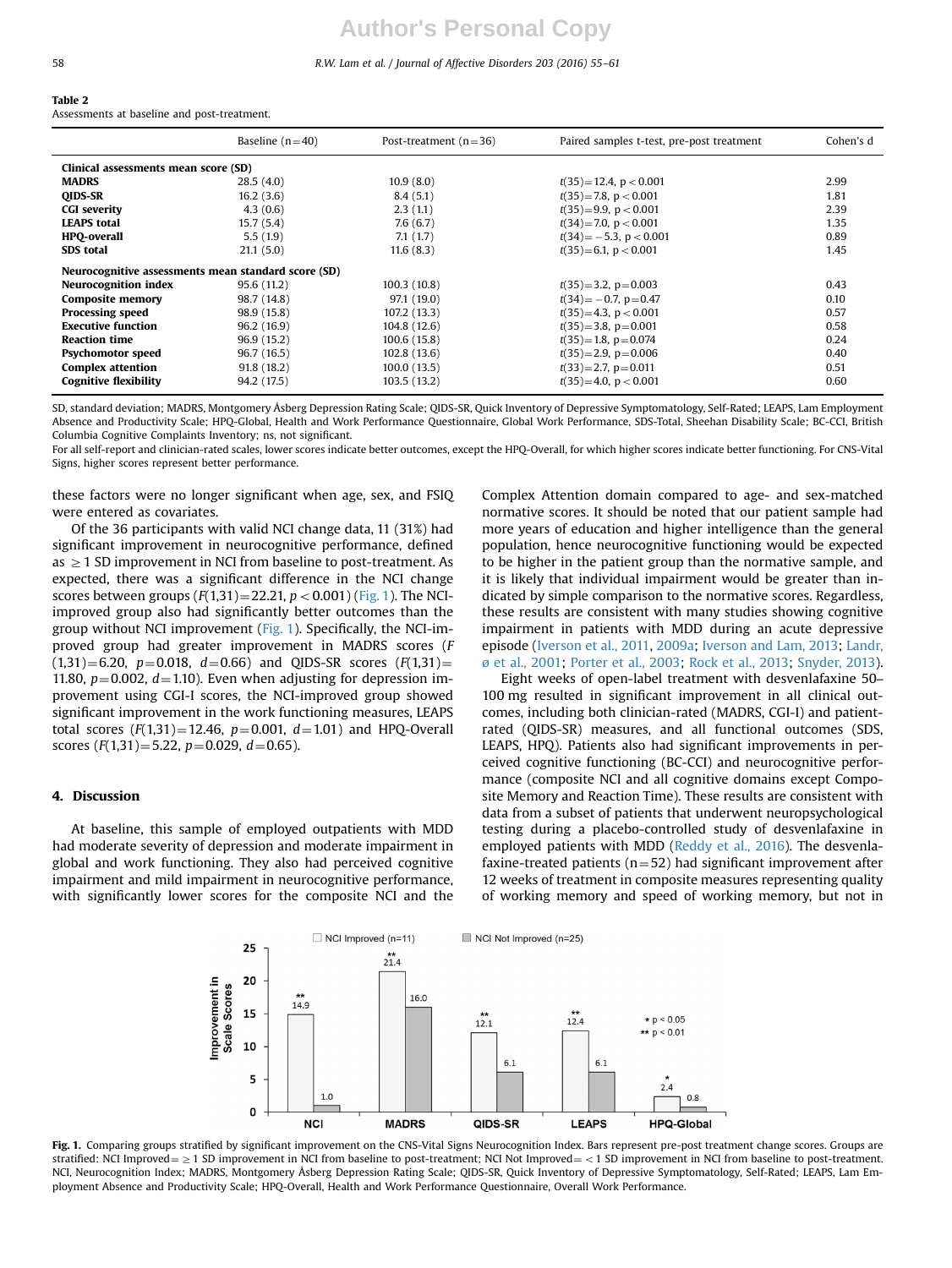attention [\(Reddy et al., 2016\)](#page-6-0). There was also significant improvement in measures of executive function including the Trail Making Test and Stroop Test. However, differences compared to the placebo-treated group ( $n=29$ ) were found only for 'quality of working memory,' a composite score of numeric and spatial working memory tasks ([Reddy et al., 2016](#page-6-0)). Of note is that a recently published meta-analysis (which did not include any studies of desvenlafaxine) found significant positive effects of antidepressants on cognitive domains of psychomotor speed and delayed recall, but not on cognitive control or executive function ([Rosenblat et al., 2016\)](#page-6-0).

The main objective of this study was to determine the association between neurocognition and work functioning in working outpatients with MDD, before and after treatment with desvenlafaxine. We did not find any significant correlations between neurocognitive and work functioning measures at baseline or at post-treatment. Our systematic review [\(Evans et al., 2013\)](#page-6-0) of studies examining this question found only one previous study in patients with MDD [\(Godard et al., 2011\)](#page-6-0). In that study, work functioning was assessed in 16 depressed patients with MDD with the work subscale of the Longitudinal Interval Follow-up Evaluation, Range of Impaired Functioning Tool (LIFE-RIFT) [\(Leon et al.,](#page-6-0) [1999](#page-6-0)), and neurocognitive performance was assessed with tests from the Delis-Kaplan Executive Function System (D-KEFS) ([Delis](#page-6-0) [et al., 2001](#page-6-0)), CogitEx-II [\(Laplante and Baruch, 1999](#page-6-0)) and the Continuous Performance Test-Second Edition (CPT-II) [\(Conners and](#page-6-0) [MHS Staff, 2000\)](#page-6-0). Significant correlations were found between LIFT-RIFT work subscale scores and scores on neuropsychological tests of attention, executive function, and verbal memory. However, it should be noted that the Godard study had fewer patients than ours (16 versus 40, respectively), and that their sample was older and had fewer years of education. Other antidepressant studies have shown improvement in both cognition and work functioning, such as with vortioxetine ([Mahableshwarkar et al.,](#page-7-0) [2015\)](#page-7-0) and the previously-described study with desvenlafaxine ([Reddy et al., 2016\)](#page-6-0), but did not specifically examine the relationship between the two.

Although both neurocognitive and work functioning measures significantly improved with desvenlafaxine treatment, there were no significant correlations between their respective change scores from baseline to post-treatment. While change in the SDS, a measure of global functioning, was significantly correlated with changes in the composite NCI and the cognitive domains of Cognitive Flexibility and Complex Attention, these associations were no longer significant after adjusting for age, sex, and premorbid intelligence. Together with the baseline and post-treatment results, these findings suggest that the effects of neurocognition on functioning may be more complex than expected. For example, it is possible that these relationships are nonlinear, or that the impact of neurocognitive impairment on work functioning may be moderated by the type of work, interpersonal conflicts at work, individual coping styles, psychosocial support, socio-economic status, and other factors. There may also be complex mediational relationships between baseline cognitive functioning and drug response in specific cognitive domains that impact work functioning outcomes ([Woo et al., 2016;](#page-7-0) [Wykes et al., 2012\)](#page-7-0).

Finally, while change scores were not significantly correlated, clear improvement in the NCI was associated with better treatment outcomes. There is currently no consensus on what constitutes a clinically significant change in neurocognitive assessments, and different measures are used in studies, such as reliable change indices and standardized regression models. In this study, we defined a clinically meaningful change as  $\geq 1$  SD in the composite NCI, which can be considered a large effect size. The NCIimproved group  $(n=11, 29%)$  had significantly greater improvement in both clinical and work functioning measures. The improvement in work functioning was apparent even when adjusting for depression improvement. This suggests a direct effect of neurocognitive improvement on work functioning rather than an indirect effect via mood improvement.

#### 4.1. Limitations

The limitations of this study include a small sample size and a lack of a placebo control group, so we cannot exclude practice effects on the cognitive tests. In addition, there was no healthy comparison group, although we examined age- and sex-matched normative scores. Our sample was recruited from a single specialist clinic in an urban center, potentially limiting generalizability, and had more years of education and a higher premorbid intelligence than the average population, potentially obscuring meaningful individual cognitive and/or work functioning impairments. The sample was also middle-aged and had recurrent depressive episodes; given that neurocognitive dysfunction is apparent even in younger, first-episode patients [\(Lee et al., 2012](#page-6-0)), it will be important to investigate treatment-related cognitive and functional changes in younger people with MDD. Some change in performance on CNS-Vital Signs is expected due to practice effects. Practice effects could therefore account for a substantial amount of the improvement, at least on some of the domain scores. The cognitive test battery used in our study has been shown to have adequate test-retest reliability in healthy subjects ([Gualtieri and](#page-6-0) [Johnson, 2006](#page-6-0); [Cole et al., 2013\)](#page-6-0), but it remains unclear whether reliability data can be extrapolated to patient samples. The treatment duration of 8 weeks, while sufficient to demonstrate changes in mood, may not be long enough to demonstrate meaningful changes in cognitive and occupational functioning with desvenlafaxine. Finally, the functional measures, although commonly used in depression studies, were all based on patient self-report and may be subject to bias.

## 5. Conclusions

Depressed employed patients with MDD who report perceived cognitive complaints show mild impairment in neurocognitive performance. Treatment with 8 weeks of flexibly-dosed desvenlafaxine 50–100 mg/day led to significant improvement in clinical, functional, and neurocognitive measures. There were no significant correlations between measures of neurocognitive and work functioning at baseline, at post-treatment, or in change during treatment. Clinically significant improvement in neurocognitive performance, however, was associated with better treatment outcomes, which illustrates the importance of addressing cognitive dysfunction in the treatment of working patients with MDD. However, the relationship of neurocognitive impairment to work functioning in depression is complex and requires further study.

#### Acknowledgments

Role of the funding source: This study was funded by an investigator-initiated Grant from Pfizer Canada. The sponsor had no role in the design, conduct, analysis or publication of the study. CTRN: NCT01468610.

Author disclosures: RWL has received research support or consulting/speaking honoraria from: AstraZeneca, Bristol-Myers Squibb, Canadian Institutes of Health Research, Canadian Network for Mood and Anxiety Treatments, Eli Lilly, Johnston and Johnston, Lundbeck, Lundbeck Institute, Mochida, Movember Foundation, Canada, Pfizer, Servier, St. Jude Medical, Takeda, University Health Network Foundation, and UBC Institute of Mental Health/Coast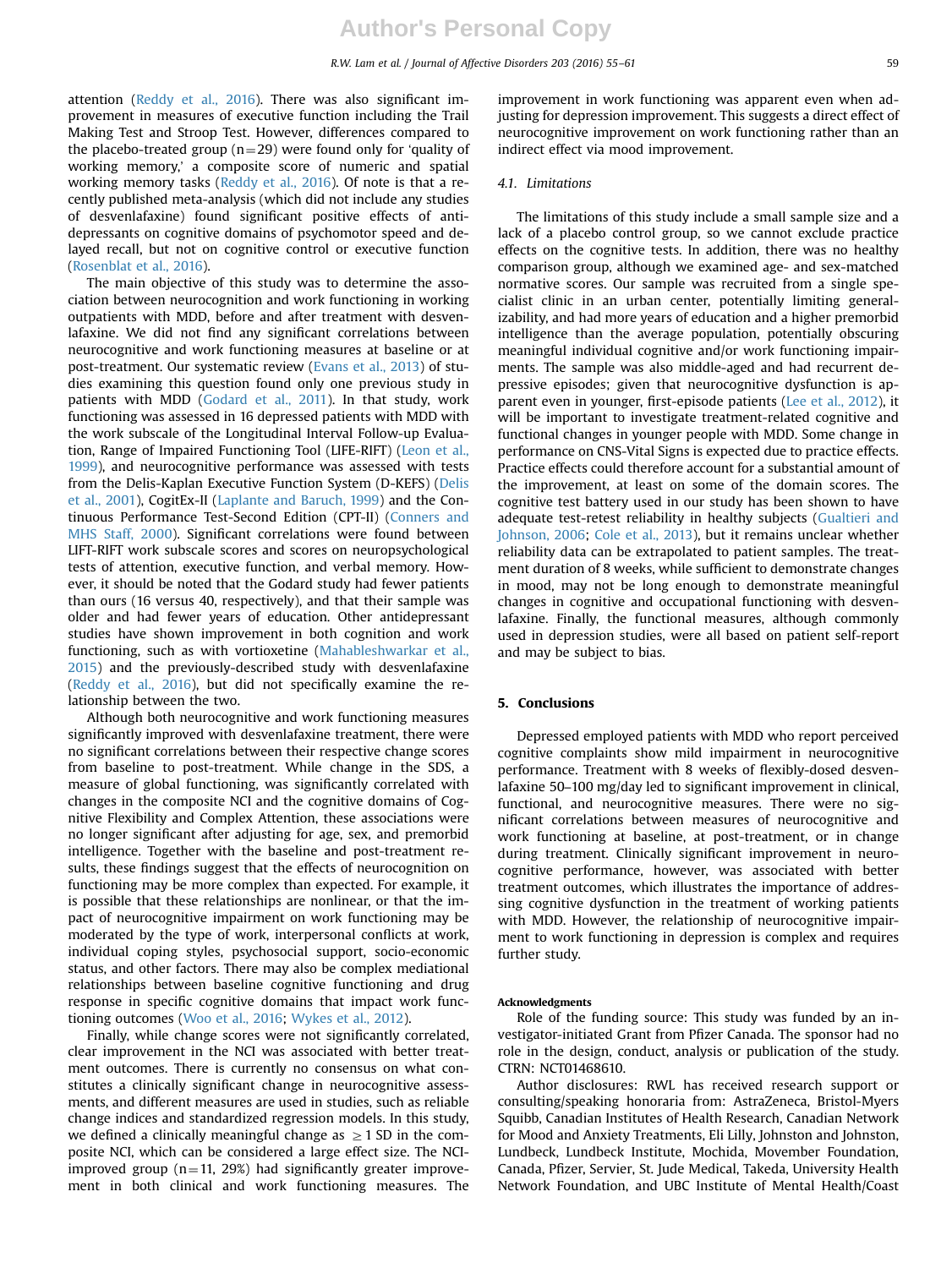<span id="page-6-0"></span>

Capital Savings. GLI has received research support or honoraria from: Alcohol Beverage Medical Research Council, AstraZeneca Canada, Canadian Institutes of Health Research, CNS Vital Signs, ImPACT Applications, Inc., Lundbeck Canada, Pfizer Canada, Psychological Assessment Resources (PAR, Inc.), and Rehabilitation Research and Development (RR&D) Service of the US Department of Veterans Affairs. VCE received salary support from the investigator-initiated grant. LNY is on speaker/advisory boards for, or has received research Grants from: AstraZeneca, Bristol Myers Squibb, CIHR, CANMAT, Eli Lilly, GlaxoSmithKline, Janssen, The Michael Smith Foundation for Health Research, Pfizer, Servier and the Stanley Foundation (WS2087153), KS, EMT, AA and CW have no disclosures to report.

## References

- [Adler, D.A., McLaughlin, T.J., Rogers, W.H., Chang, H., Lapitsky, L., Lerner, D., 2006.](http://refhub.elsevier.com/S0165-0327(16)30142-2/sbref1) Job performance defi[cits due to depression. Am. J. Psychiatry 163, 1569](http://refhub.elsevier.com/S0165-0327(16)30142-2/sbref1)–1576. [Alonso, J., Angermeyer, M.C., Bernert, S., Bruffaerts, R., Brugha, T.S., Bryson, H., de](http://refhub.elsevier.com/S0165-0327(16)30142-2/sbref2)
- [Girolamo, G., Graaf, R., Demyttenaere, K., Gasquet, I., Haro, J.M., Katz, S.J.,](http://refhub.elsevier.com/S0165-0327(16)30142-2/sbref2) [Kessler, R.C., Kovess, V., Lépine, J.P., Ormel, J., Polidori, G., Russo, L.J., Vilagut, G.,](http://refhub.elsevier.com/S0165-0327(16)30142-2/sbref2) [Almansa, J., Arbabzadeh-Bouchez, S., Autonell, J., Bernal, M., Buist-Bouwman,](http://refhub.elsevier.com/S0165-0327(16)30142-2/sbref2) [M.A., Codony, M., Domingo-Salvany, A., Ferrer, M., Joo, S.S., Martínez-Alonso,](http://refhub.elsevier.com/S0165-0327(16)30142-2/sbref2) [M., Matschinger, H., Mazzi, F., Morgan, Z., Morosini, P., Palacín, C., Romera, B.,](http://refhub.elsevier.com/S0165-0327(16)30142-2/sbref2) [Taub, N., Vollebergh, W.A., 2004. ESEMeD/MHEDEA 2000 Investigators, 2004.](http://refhub.elsevier.com/S0165-0327(16)30142-2/sbref2) [Prevalence of mental disorders in Europe: results from the European Study of](http://refhub.elsevier.com/S0165-0327(16)30142-2/sbref2) [the Epidemiology of Mental Disorders \(ESEMeD\) project. Acta Psychiatr. Scand.](http://refhub.elsevier.com/S0165-0327(16)30142-2/sbref2) [Suppl., 21](http://refhub.elsevier.com/S0165-0327(16)30142-2/sbref2)–27.
- [Cohen, J., 1988. Statistical Power Analysis for the Behavioral Sciences, 2 ed. Lawr](http://refhub.elsevier.com/S0165-0327(16)30142-2/sbref3)[ence Erlbaum Associates.](http://refhub.elsevier.com/S0165-0327(16)30142-2/sbref3)
- [Cole, W.R., Arrieux, J.P., Schwab, K., Ivins, B.J., Qashu, F.M., Lewis, S.C., 2013. Test](http://refhub.elsevier.com/S0165-0327(16)30142-2/sbref4)[retest reliability of four computerized neurocognitive assessment tools in an](http://refhub.elsevier.com/S0165-0327(16)30142-2/sbref4) [active duty military population. Arch. Clin. Neuropsychol. 28, 732](http://refhub.elsevier.com/S0165-0327(16)30142-2/sbref4)–742.
- Conners, C.K., MHS Staff, 2000. Conners' Continuous Performance Test II: Computer Program for Windows Technical Guide and Software Manual.
- Delis, D.C., Kaplan, E., Kramer, J.H., 2001. The Delis-Kaplan Executive Function System: Technical Manual. The Psychological Corporation, San Antonio. [Dooley, D., Prause, J., Ham-Rowbottom, K.A., 2000. Underemployment and de-](http://refhub.elsevier.com/S0165-0327(16)30142-2/sbref5)

[pression: longitudinal relationships. J. Health Soc. Behav. 41, 421](http://refhub.elsevier.com/S0165-0327(16)30142-2/sbref5)–436.

- [Dunlop, B.W., Reddy, S., Yang, L., Lubaczewski, S., Focht, K., Guico-Pabia, C.J., 2011.](http://refhub.elsevier.com/S0165-0327(16)30142-2/sbref6) [Symptomatic and functional improvement in employed depressed patients: a](http://refhub.elsevier.com/S0165-0327(16)30142-2/sbref6) [double-blind clinical trial of desvenlafaxine versus placebo. J. Clin. Psycho](http://refhub.elsevier.com/S0165-0327(16)30142-2/sbref6)[pharmacol. 31, 569](http://refhub.elsevier.com/S0165-0327(16)30142-2/sbref6)–576.
- [Evans, V.C., Chan, S.S., Iverson, G.L., Bond, D.J., Yatham, L.N., Lam, R.W., 2013. Sys](http://refhub.elsevier.com/S0165-0327(16)30142-2/sbref7)[tematic review of neurocognition and occupational functioning in major de](http://refhub.elsevier.com/S0165-0327(16)30142-2/sbref7)[pressive disorder. Neuropsychiatry 3, 97](http://refhub.elsevier.com/S0165-0327(16)30142-2/sbref7)–105.
- [Evans, V.C., Iverson, G.L., Yatham, L.N., Lam, R.W., 2014. The relationship between](http://refhub.elsevier.com/S0165-0327(16)30142-2/sbref8) [neurocognitive and psychosocial functioning in major depressive disorder: a](http://refhub.elsevier.com/S0165-0327(16)30142-2/sbref8) [systematic review. J. Clin. Psychiatry 75, 1359](http://refhub.elsevier.com/S0165-0327(16)30142-2/sbref8)–1370.
- [Ferrari, A.J., Charlson, F.J., Norman, R.E., Patten, S.B., Freedman, G., Murray, C.J., Vos,](http://refhub.elsevier.com/S0165-0327(16)30142-2/sbref9) T., Whiteford, H.A., 2013. Burden of depressive disorders by country, sex, age and year: fi[ndings from the global burden of disease study 2010. PLoS Med. 10,](http://refhub.elsevier.com/S0165-0327(16)30142-2/sbref9) [e1001547.](http://refhub.elsevier.com/S0165-0327(16)30142-2/sbref9)
- [Gilmour, H., Patten, S.B., 2007. Depression and work impairment. Health Rep. 18,](http://refhub.elsevier.com/S0165-0327(16)30142-2/sbref10) [9](http://refhub.elsevier.com/S0165-0327(16)30142-2/sbref10)–[22.](http://refhub.elsevier.com/S0165-0327(16)30142-2/sbref10)
- Godard, J., Grondin, S., Baruch, P., Lafl[eur, M.F., 2011. Psychosocial and neurocog](http://refhub.elsevier.com/S0165-0327(16)30142-2/sbref11)nitive profi[les in depressed patients with major depressive disorder and bipolar](http://refhub.elsevier.com/S0165-0327(16)30142-2/sbref11) [disorder. Psychiatry Res. 190, 244](http://refhub.elsevier.com/S0165-0327(16)30142-2/sbref11)–252.
- [Gohier, B., Ferracci, L., Surguladze, S.A., Lawrence, E., El Hage, W., Ke](http://refhub.elsevier.com/S0165-0327(16)30142-2/sbref12)fi, M.Z., Allain, [P., Garre, J.B., Le Gall, D., 2009. Cognitive inhibition and working memory in](http://refhub.elsevier.com/S0165-0327(16)30142-2/sbref12) [unipolar depression. J. Affect. Disord. 116, 100](http://refhub.elsevier.com/S0165-0327(16)30142-2/sbref12)–105.
- [Greer, T.L., Hatt, C.R., 2016. Implications of cognitive impairments on functional](http://refhub.elsevier.com/S0165-0327(16)30142-2/sbref13) [outcomes in major depressive disorder. In: McIntyre, R.S. \(Ed.\), Cognitive Im](http://refhub.elsevier.com/S0165-0327(16)30142-2/sbref13)[pairment in Major Depressive Disorder: Clinical Relevance, Biological Sub](http://refhub.elsevier.com/S0165-0327(16)30142-2/sbref13)[strates, and Treatment Opportunities. Cambridge University Press, Cambridge,](http://refhub.elsevier.com/S0165-0327(16)30142-2/sbref13) [UK.](http://refhub.elsevier.com/S0165-0327(16)30142-2/sbref13)
- [Gualtieri, C.T., Johnson, L.G., 2006. Reliability and validity of a computerized neu](http://refhub.elsevier.com/S0165-0327(16)30142-2/sbref14)[rocognitive test battery, CNS Vital Signs. Arch. Clin. Neuropsychol. 21, 623](http://refhub.elsevier.com/S0165-0327(16)30142-2/sbref14)–643.
- [Guy, W., 1976. ECDEU Assessment Manual for Psychopharmacology. U.S. Depart](http://refhub.elsevier.com/S0165-0327(16)30142-2/sbref15)[ment of Health, Education, and Welfare, Rockville, MD.](http://refhub.elsevier.com/S0165-0327(16)30142-2/sbref15)
- [Henry, J., Crawford, J.R., 2005. A meta-analytic review of verbal](http://refhub.elsevier.com/S0165-0327(16)30142-2/sbref16) fluency deficits in [depression. J. Clin. Exp. Neuropsychol. 27, 78](http://refhub.elsevier.com/S0165-0327(16)30142-2/sbref16)–101.
- [Iverson, G.L., Brooks, B.L., Langenecker, S.A., Young, A.H., 2011. Identifying a cog](http://refhub.elsevier.com/S0165-0327(16)30142-2/sbref17)[nitive impairment subgroup in adults with mood disorders. J. Affect. Disord.](http://refhub.elsevier.com/S0165-0327(16)30142-2/sbref17) [132, 360](http://refhub.elsevier.com/S0165-0327(16)30142-2/sbref17)–367.

[Iverson, G.L., Brooks, B.L., Young, A.H., 2009a. Identifying neurocognitive impair](http://refhub.elsevier.com/S0165-0327(16)30142-2/sbref18)[ment in depression using computerized testing. Appl. Neuropsychol. 16,](http://refhub.elsevier.com/S0165-0327(16)30142-2/sbref18) [254](http://refhub.elsevier.com/S0165-0327(16)30142-2/sbref18)–[261.](http://refhub.elsevier.com/S0165-0327(16)30142-2/sbref18)

[Iverson, G.L., Brooks, B.L., Young, A.H., 2009b. Rapid computerized assessment of](http://refhub.elsevier.com/S0165-0327(16)30142-2/sbref19)

- neurocognitive defi[cits in bipolar disorder. Appl. Neuropsychol. 16, 207](http://refhub.elsevier.com/S0165-0327(16)30142-2/sbref19)–213. [Iverson, G.L., Lam, R.W., 2013. Rapid screening for perceived cognitive impairment](http://refhub.elsevier.com/S0165-0327(16)30142-2/sbref20) [in major depressive disorder. Ann. Clin. Psychiatry 25, 135](http://refhub.elsevier.com/S0165-0327(16)30142-2/sbref20)–140.
- [Kessler, R.C., Akiskal, H.S., Ames, M., Birnbaum, H., Greenberg, P., Hirschfeld, R.M.,](http://refhub.elsevier.com/S0165-0327(16)30142-2/sbref21) [Jin, R., Merikangas, K.R., Simon, G.E., Wang, P.S., 2006. Prevalence and effects of](http://refhub.elsevier.com/S0165-0327(16)30142-2/sbref21) [mood disorders on work performance in a nationally representative sample of](http://refhub.elsevier.com/S0165-0327(16)30142-2/sbref21) [U.S. workers. Am. J. Psychiatry 163, 1561](http://refhub.elsevier.com/S0165-0327(16)30142-2/sbref21)–1568.
- [Kessler, R.C., Ames, M., Hymel, P.A., Loeppke, R., McKenas, D.K., Richling, D.E., Stang,](http://refhub.elsevier.com/S0165-0327(16)30142-2/sbref22) [P.E., Ustun, T.B., 2004. Using the World Health Organization Health and Work](http://refhub.elsevier.com/S0165-0327(16)30142-2/sbref22) [Performance Questionnaire \(HPQ\) to evaluate the indirect workplace costs of](http://refhub.elsevier.com/S0165-0327(16)30142-2/sbref22) [illness. J. Occup. Environ. Med. 46, S23](http://refhub.elsevier.com/S0165-0327(16)30142-2/sbref22)–S37.
- [Kessler, R.C., Barber, C., Beck, A., Berglund, P., Cleary, P.D., McKenas, D., Pronk, N.,](http://refhub.elsevier.com/S0165-0327(16)30142-2/sbref23) [Simon, G., Stang, P., Ustun, T.B., Wang, P., 2003. The World Health Organization](http://refhub.elsevier.com/S0165-0327(16)30142-2/sbref23) [Health and Work Performance Questionnaire \(HPQ\). J. Occup. Environ. Med. 45,](http://refhub.elsevier.com/S0165-0327(16)30142-2/sbref23) [156](http://refhub.elsevier.com/S0165-0327(16)30142-2/sbref23)–[174.](http://refhub.elsevier.com/S0165-0327(16)30142-2/sbref23)
- [Lam, R.W., Kennedy, S.H., Mclntyre, R.S., Khullar, A., 2014. Cognitive dysfunction in](http://refhub.elsevier.com/S0165-0327(16)30142-2/sbref24) [major depressive disorder: effects on psychosocial functioning and implications](http://refhub.elsevier.com/S0165-0327(16)30142-2/sbref24) [for treatment. Can. J. Psychiatry 59, 649](http://refhub.elsevier.com/S0165-0327(16)30142-2/sbref24)–654.
- [Lam, R.W., Michalak, E.E., Yatham, L.N., 2009. A new clinical rating scale for work](http://refhub.elsevier.com/S0165-0327(16)30142-2/sbref25) [absence and productivity: validation in patients with major depressive dis](http://refhub.elsevier.com/S0165-0327(16)30142-2/sbref25)[order. BMC Psychiatry 9, 78.](http://refhub.elsevier.com/S0165-0327(16)30142-2/sbref25)
- [Lam, R.W., Parikh, S.V., Michalak, E.E., Dewa, C.S., Kennedy, S.H., 2015. Canadian](http://refhub.elsevier.com/S0165-0327(16)30142-2/sbref26) [Network for Mood and Anxiety Treatments \(CANMAT\) consensus re](http://refhub.elsevier.com/S0165-0327(16)30142-2/sbref26)[commendations for functional outcomes in major depressive disorder. Ann.](http://refhub.elsevier.com/S0165-0327(16)30142-2/sbref26) [Clin. Psychiatry 27, 142](http://refhub.elsevier.com/S0165-0327(16)30142-2/sbref26)–149.
- [Landrø, N.I., Stiles, T.C., Sletvold, H., 2001. Neuropsychological function in non](http://refhub.elsevier.com/S0165-0327(16)30142-2/sbref27)[psychotic unipolar major depression. Neuropsychiatry Neuropsychol. Behav.](http://refhub.elsevier.com/S0165-0327(16)30142-2/sbref27) [Neurol. 14, 233](http://refhub.elsevier.com/S0165-0327(16)30142-2/sbref27)–240.
- Laplante, L., Baruch, P., 1999. Manuel de CogitEx II. Recherche Pragma Research, Shawinigan-Sud, CA.
- [Lee, R.S.C., Hermens, D.F., Porter, M.A., Redoblado-Hodge, M.A., 2012. A meta-ana](http://refhub.elsevier.com/S0165-0327(16)30142-2/sbref28)lysis of cognitive deficits in fi[rst-episode major depressive disorder. J. Affect.](http://refhub.elsevier.com/S0165-0327(16)30142-2/sbref28) [Disord. 140, 113](http://refhub.elsevier.com/S0165-0327(16)30142-2/sbref28)–124.
- [Leon, A.C., Olfson, M., Portera, L., Farber, L., Sheehan, D.V., 1997. Assessing psy](http://refhub.elsevier.com/S0165-0327(16)30142-2/sbref29)[chiatric impairment in primary care with the Sheehan Disability Scale. Int. J.](http://refhub.elsevier.com/S0165-0327(16)30142-2/sbref29) [Psychiatry Med. 27, 93](http://refhub.elsevier.com/S0165-0327(16)30142-2/sbref29)–105.
- [Leon, A.C., Solomon, D.A., Mueller, T.I., Turvey, C.L., Endicott, J., Keller, M.B., 1999.](http://refhub.elsevier.com/S0165-0327(16)30142-2/sbref30) [The Range of Impaired Functioning Tool \(LIFE-RIFT\): a brief measure of func](http://refhub.elsevier.com/S0165-0327(16)30142-2/sbref30)[tional impairment. Psychol. Med. 29, 869](http://refhub.elsevier.com/S0165-0327(16)30142-2/sbref30)–878.
- [Liebowitz, M.R., Manley, A.L., Padmanabhan, S.K., Ganguly, R., Tummala, R., Tourian,](http://refhub.elsevier.com/S0165-0327(16)30142-2/sbref31) K.A., 2008. Effi[cacy, safety, and tolerability of desvenlafaxine 50 mg/day and](http://refhub.elsevier.com/S0165-0327(16)30142-2/sbref31) [100 mg/day in outpatients with major depressive disorder. Curr. Med. Res.](http://refhub.elsevier.com/S0165-0327(16)30142-2/sbref31) [Opin. 24, 1877](http://refhub.elsevier.com/S0165-0327(16)30142-2/sbref31)–1890.
- [McIntyre, R.S., Soczynska, J.Z., Woldeyohannes, H.O., Alsuwaidan, M.T., Cha, D.S.,](http://refhub.elsevier.com/S0165-0327(16)30142-2/sbref32) [Carvalho, A.F., Jerrell, J.M., Dale, R.M., Gallaugher, L.A., Muzina, D.J., Kennedy, S.](http://refhub.elsevier.com/S0165-0327(16)30142-2/sbref32) [H., 2015. The impact of cognitive impairment on perceived workforce perfor](http://refhub.elsevier.com/S0165-0327(16)30142-2/sbref32)[mance: results from the International Mood Disorders Collaborative Project.](http://refhub.elsevier.com/S0165-0327(16)30142-2/sbref32) [Compr. Psychiatry 56, 279](http://refhub.elsevier.com/S0165-0327(16)30142-2/sbref32)–282.
- [Montgomery, S.A., Asberg, M., 1979. A new depression scale designed to be sen](http://refhub.elsevier.com/S0165-0327(16)30142-2/sbref33)[sitive to change. Br. J. Psychiatry 134, 382](http://refhub.elsevier.com/S0165-0327(16)30142-2/sbref33)–389.
- [Pearson, 2009. Test of Premorbid Functioning: Advanced clinical solutions for use](http://refhub.elsevier.com/S0165-0327(16)30142-2/sbref34) [with WAIS-IV and WMS-IS. Pearson Education, San Antonio.](http://refhub.elsevier.com/S0165-0327(16)30142-2/sbref34)
- [Porter, R.J., Gallagher, P., Thompson, J.M., Young, A.H., 2003. Neurocognitive im](http://refhub.elsevier.com/S0165-0327(16)30142-2/sbref35)[pairment in drug-free patients with major depressive disorder. Br. J. Psychiatry](http://refhub.elsevier.com/S0165-0327(16)30142-2/sbref35) [182, 214](http://refhub.elsevier.com/S0165-0327(16)30142-2/sbref35)–220.
- [Preiss, M., Kucerova, H., Lukavsky, J., Stepankova, H., Sos, P., Kawaciukova, R., 2009.](http://refhub.elsevier.com/S0165-0327(16)30142-2/sbref36) Cognitive defi[cits in the euthymic phase of unipolar depression. Psychiatry Res.](http://refhub.elsevier.com/S0165-0327(16)30142-2/sbref36) [169, 235](http://refhub.elsevier.com/S0165-0327(16)30142-2/sbref36)–239.
- [Reddy, S., Fayyad, R., Edgar, C.J., Guico-Pabia, C.J., Wesnes, K., 2016. The effect of](http://refhub.elsevier.com/S0165-0327(16)30142-2/sbref37) [desvenlafaxine on cognitive functioning in employed outpatients with major](http://refhub.elsevier.com/S0165-0327(16)30142-2/sbref37) [depressive disorder: a substudy of a randomized, double-blind, placebo-con](http://refhub.elsevier.com/S0165-0327(16)30142-2/sbref37)[trolled trial. J. Psychopharmacol. Mar. 23 \(\[Epub ahead of print\]\).](http://refhub.elsevier.com/S0165-0327(16)30142-2/sbref37)
- [Rock, P.L., Roiser, J.P., Riedel, W.J., Blackwell, A.D., 2013. Cognitive impairment in](http://refhub.elsevier.com/S0165-0327(16)30142-2/sbref38) [depression: a systematic review and meta-analysis. Psychol. Med., 1](http://refhub.elsevier.com/S0165-0327(16)30142-2/sbref38)–12.
- [Rosenblat, J.D., Kakar, R., McIntyre, R.S., 2016. The cognitive effects of anti](http://refhub.elsevier.com/S0165-0327(16)30142-2/sbref39)[depressants in major depressive disorder: A systematic review and meta-ana](http://refhub.elsevier.com/S0165-0327(16)30142-2/sbref39)[lysis of randomized clinical trials. Int. J. Neuropsychopharmacol. 19, 1](http://refhub.elsevier.com/S0165-0327(16)30142-2/sbref39)–13.
- [Rush, A.J., Trivedi, M.H., Ibrahim, H.M., Carmody, T.J., Arnow, B., Klein, D.N., Mar](http://refhub.elsevier.com/S0165-0327(16)30142-2/sbref40)[kowitz, J.C., Ninan, P.T., Kornstein, S., Manber, R., Thase, M.E., Kocsis, J.H., Keller,](http://refhub.elsevier.com/S0165-0327(16)30142-2/sbref40) [M.B., 2003. The 16-Item Quick Inventory of Depressive Symptomatology \(QIDS\),](http://refhub.elsevier.com/S0165-0327(16)30142-2/sbref40) [clinician rating \(QIDS-C\), and self-report \(QIDS-SR\): a psychometric evaluation](http://refhub.elsevier.com/S0165-0327(16)30142-2/sbref40) [in patients with chronic major depression. Biol. Psychiatry 54, 573](http://refhub.elsevier.com/S0165-0327(16)30142-2/sbref40)–583.
- [Schretlen, D.J., Testa, S.M., Winicki, J.M., Pearlson, G.D., Gordon, B., 2008. Frequency](http://refhub.elsevier.com/S0165-0327(16)30142-2/sbref41) [and bases of abnormal performance by healthy adults on neuropsychological](http://refhub.elsevier.com/S0165-0327(16)30142-2/sbref41) [testing. J. Int. Neuropsychol. Soc. 14, 436](http://refhub.elsevier.com/S0165-0327(16)30142-2/sbref41)–445.
- [Sheehan, D.V., Lecrubier, Y., Sheehan, K.H., Amorim, P., Janavs, J., Weiller, E., Her](http://refhub.elsevier.com/S0165-0327(16)30142-2/sbref42)[gueta, T., Baker, R., Dunbar, G.C., 1998. The Mini-International Neuropsychiatric](http://refhub.elsevier.com/S0165-0327(16)30142-2/sbref42) [Interview \(M.I.N.I.\): the development and validation of a structured diagnostic](http://refhub.elsevier.com/S0165-0327(16)30142-2/sbref42) [psychiatric interview for DSM-IV and ICD-10. J. Clin. Psychiatry 59 \(Suppl. 20\),](http://refhub.elsevier.com/S0165-0327(16)30142-2/sbref42) [S22](http://refhub.elsevier.com/S0165-0327(16)30142-2/sbref42)–[S33 \(quiz. 34](http://refhub.elsevier.com/S0165-0327(16)30142-2/sbref42)–57).
- [Snyder, H.R., 2013. Major depressive disorder is associated with broad impairments](http://refhub.elsevier.com/S0165-0327(16)30142-2/sbref43) [on neuropsychological measures of executive function: a meta-analysis and](http://refhub.elsevier.com/S0165-0327(16)30142-2/sbref43) [review. Psychol. Bull. 139, 81](http://refhub.elsevier.com/S0165-0327(16)30142-2/sbref43)–132.
- [Soares, C.N., Kornstein, S.G., Thase, M.E., Jiang, Q., Guico-Pabia, C.J., 2009. Assessing](http://refhub.elsevier.com/S0165-0327(16)30142-2/sbref44) the effi[cacy of desvenlafaxine for improving functioning and well-being out](http://refhub.elsevier.com/S0165-0327(16)30142-2/sbref44)[come measures in patients with major depressive disorder: A pooled analysis of](http://refhub.elsevier.com/S0165-0327(16)30142-2/sbref44)